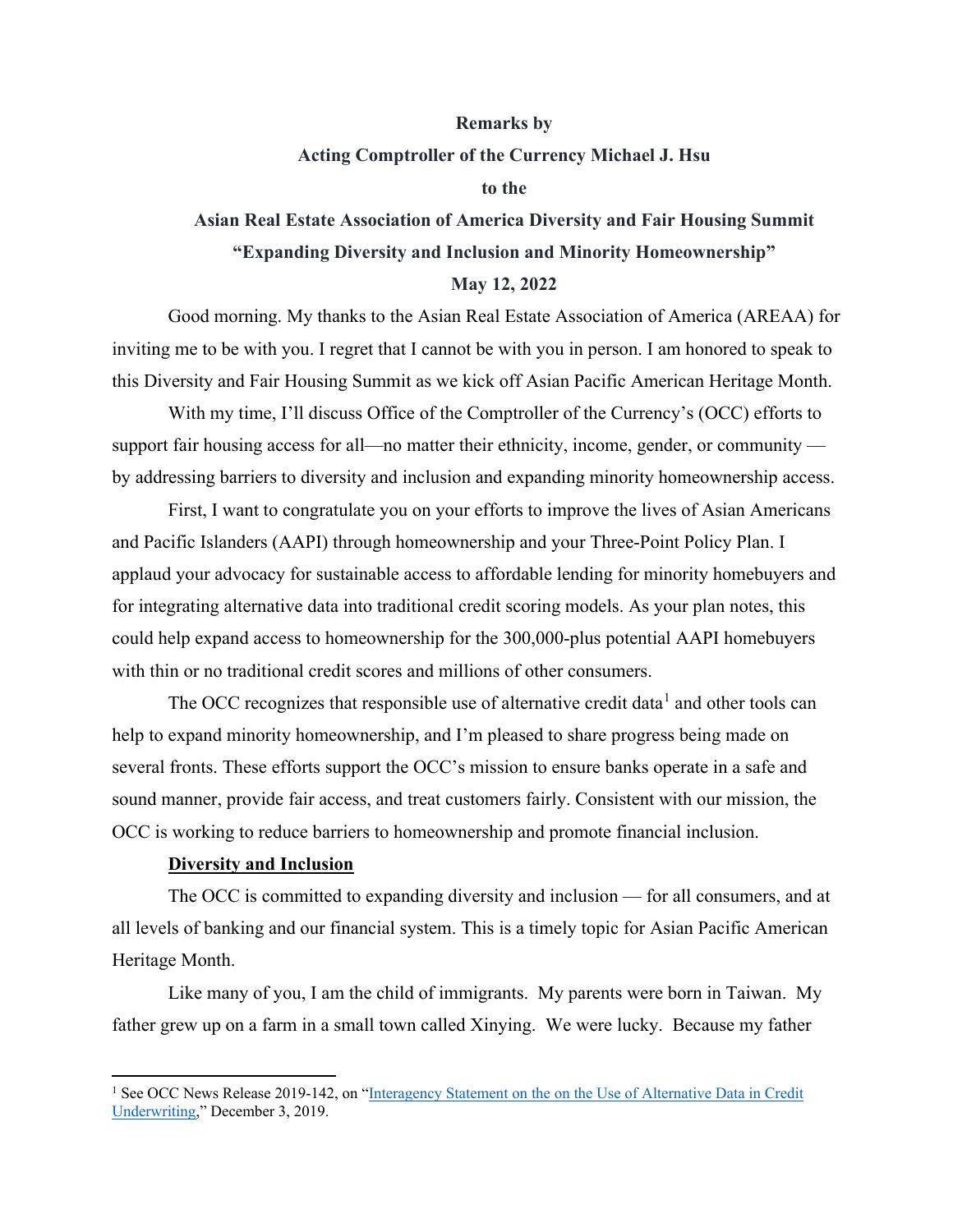was a doctor, he was able to buy a modest home in a suburb of Columbus, Ohio, where I grew up. That home provided a solid foundation for building wealth. It also subconsciously helped us feel like we belonged, and that we were able to take part in the American Dream like everyone else.

Homeownership is a major determinant of wealth in America, and this wealth is the key to a host of economic opportunities. Home equity can finance college or other post-secondary education, small businesses, medical and other emergencies. Persistent racial wealth inequality, however, has prevented many potential homebuyers, particularly minorities, from owning homes. And inequality in the United States has been rising steadily for decades.<sup>[2](#page-1-0)</sup>

The COVID-19 pandemic – with its disproportionate impact on minority communities – has made matters worse. Thanks to a housing shortage and soaring home prices, the 65 percent of Americans who own their own homes have since 2020 seen an unprecedented \$6 trillion increase in housing wealth. $3$ 

While these lucky homeowners may rejoice, minority homebuyers now face even higher hurdles and a widening racial wealth gap.<sup>[4](#page-1-2)</sup> This is concerning to me. I know it concerns you, as real estate agents for Asian American homebuyers, who disproportionately live in more costly and competitive housing markets, and who already have a hard time buying homes and accruing wealth. $5$ 

What are banks and the OCC doing to help?

First, the OCC is encouraging banks to expand their financing of affordable housing and other community needs, especially in low- and moderate-income (LMI) areas. Expanded access to credit is a key element of the interagency Community Reinvestment Act (CRA) notice of proposed rulemaking (NPR) released May 5.<sup>[6](#page-1-4)</sup> The joint proposed rule would significantly update regulations intended to encourage banks to meet the credit needs of the entire communities they serve, including LMI areas. The provisions of the NPR are intended to expand access to credit, investment, and basic banking services in LMI areas where they are most needed.

<span id="page-1-0"></span><sup>&</sup>lt;sup>2</sup> See "Trust in America: How do Americans view economic inequality?" Pew Research Center, January 5, 2022.

<span id="page-1-1"></span><sup>&</sup>lt;sup>3</sup> See Federal Reserve, Economic Research, Households; Owners' Equity in Real Estate, March 2022.

<span id="page-1-2"></span><sup>4</sup> Ibid. The white homeownership rate is 30 percentage points higher than that of Black households.

<span id="page-1-3"></span><sup>5</sup> AREAA's Three-Point Plan.

<span id="page-1-4"></span><sup>6</sup> OCC Bulletin 2022-14, "Community Reinvestment Act: Interagency Notice of Proposed Rulemaking to Implement the CRA," May 5, 2022.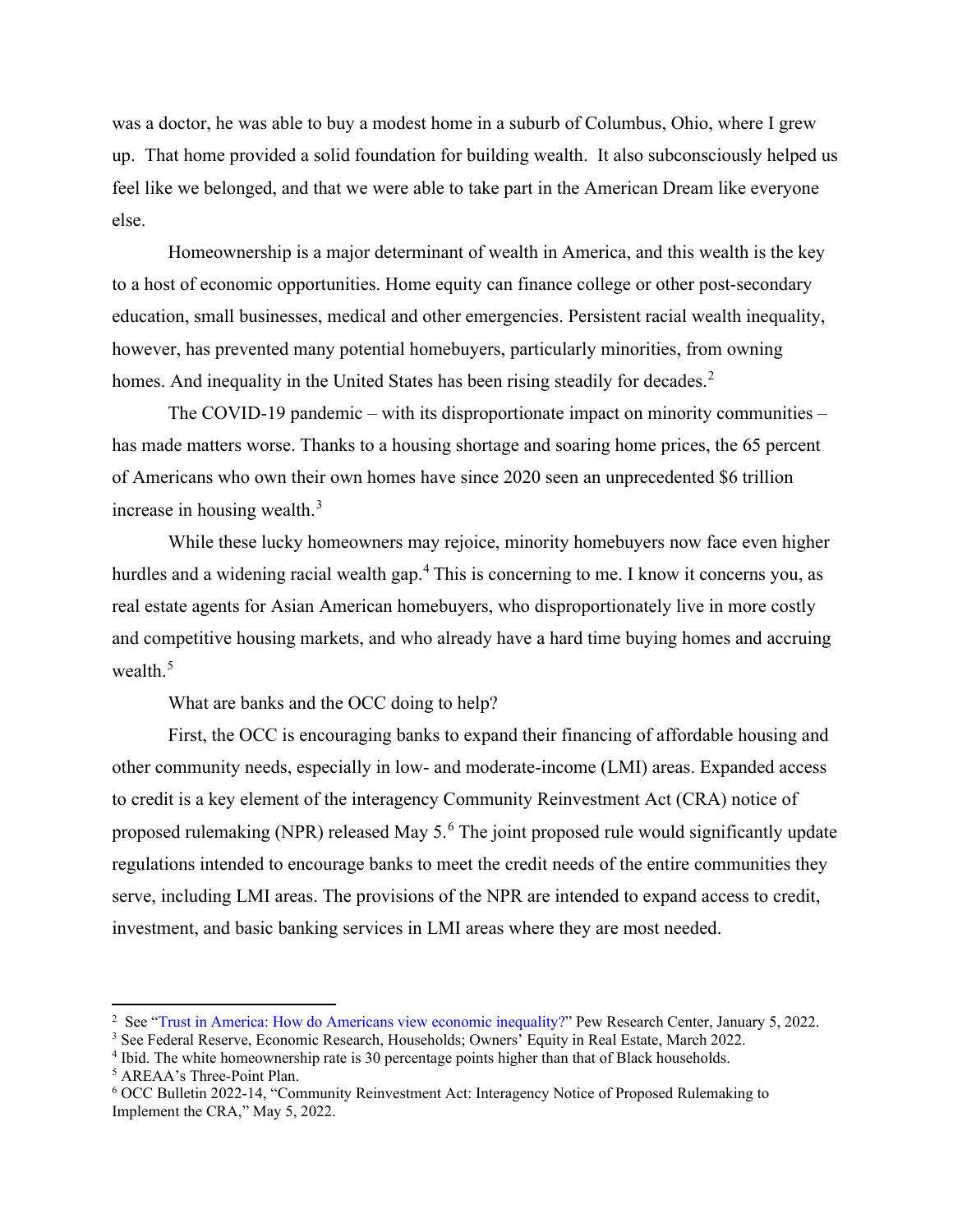Second, the OCC is encouraging banks to ensure their boards of directors and workforces reflect the diverse communities they are chartered to serve. Without diverse leadership and staffing, banks may develop blind spots or miss red flags that threaten their safety and soundness. A growing body of evidence shows companies that address these blind spots with diverse boards of directors have stronger earnings, more effective board governance, better reputations, and less litigation risk.[7](#page-2-0)

This all holds true for the OCC, too. In February, the OCC will mark its 160-year anniversary as this nation's oldest and preeminent banking regulator. Moving forward, the OCC must continue to diversify its staff, and train and promote a diverse leadership team. As senior leaders, our goal is to recruit, hire, and retain a diversified workforce that reflects the increasingly diverse communities served by the banks we supervise. To do this, we must expand our talent search to include members of underrepresented communities of color.

The efforts of our OCC leadership team are supported and informed by our OCC employee networks. One of our largest employee networks is our Network of Asian Pacific Americans, or NAPA, which supports the recruitment, development, and retention of Asian Pacific American (APA) employees; and promotes awareness and understanding of APA culture and heritage. Other network groups include those that represent our Black, Hispanic, Native American, and Veteran employees.

# **Project REACh**

Third, the OCC is working to reduce barriers to minority homeownership with Project REACh– which stands for Roundtable for Economic Access and Change. In July 2020, we launched Project REACh amid widespread civil protests to promote greater access to capital and credit for minority and underserved populations.

As the convenor of Project REACH, the OCC is harnessing the energy and ideas of concerned civil rights, community, banking, business, and other industry leaders across the nation. These leaders are volunteering their time and talents to solve intractable problems and eliminate the barriers that have denied fair access, homeownership, and full and fair participation in our nation's economy by low-income, minority, and underserved communities.

<span id="page-2-0"></span><sup>7</sup> See, for example, McKinsey & Company, "Diversity wins: How inclusion matters," May 19, 2020; Ann Owen and Judit Temesvary, "Gender Diversity on Bank Board of Directors and Performance," FEDS Notes, Feb. 12, 2019; and Margaret Heffernan, "Willful Blindness—Why we Ignore the Obvious at Our Peril," 2011.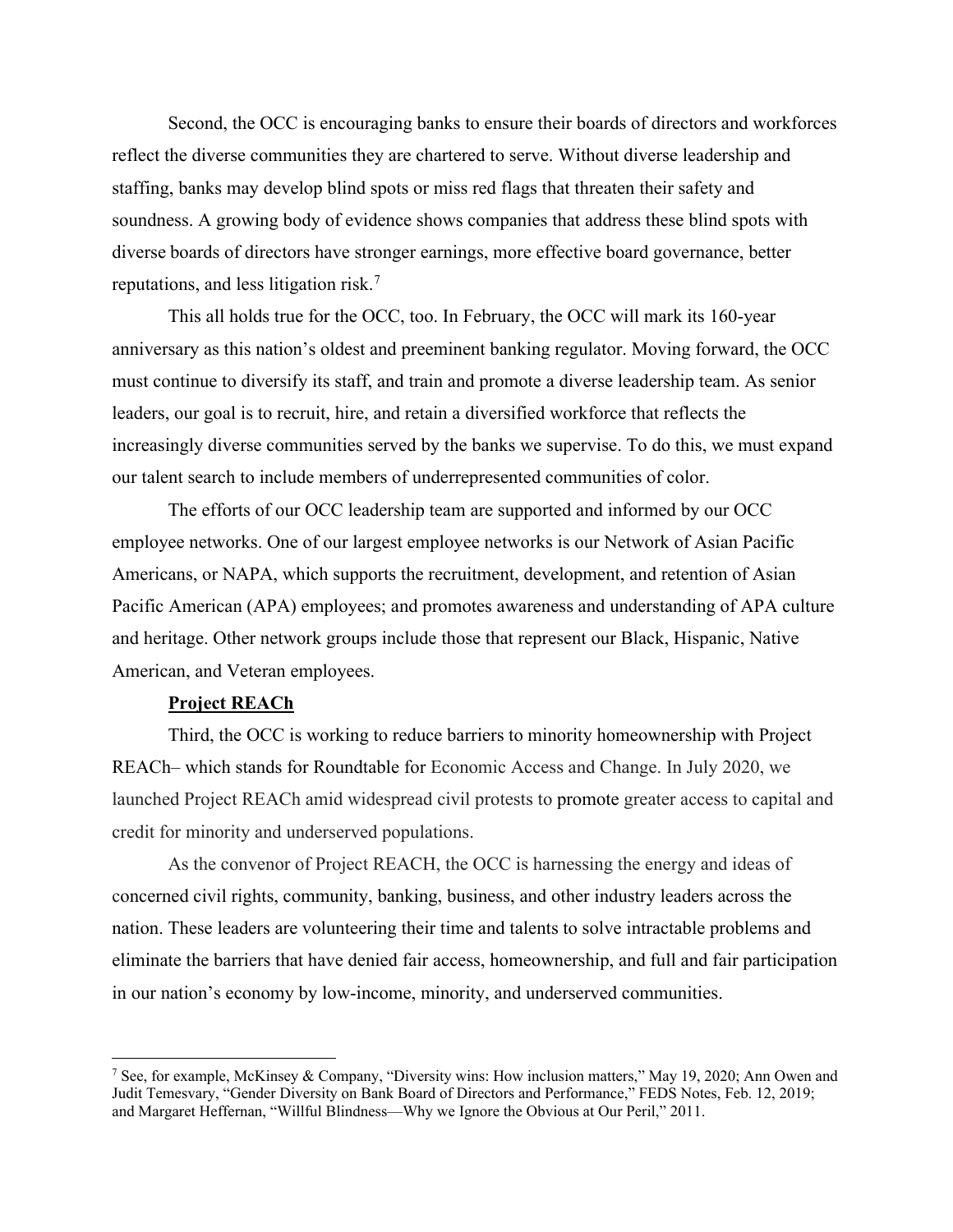Project REACh's work is divided into four workstreams: Affordable Homeownership, Inclusion for Credit Invisibles, Revitalization of Minority Depository Institutions, and Access to Capital for Small and Minority-Owned Businesses.

While these workstreams are focused on solving national problems, the OCC also has launched local-focused initiatives in Los Angeles, Detroit, Dallas, Washington D.C., and Milwaukee. With these initiatives, the OCC gives local leaders a forum in solving community problems, some of which may be shared with other communities.

#### *Expanding Minority Homebuyer Programs*

I want to discuss the progress made by three of our Project REACh's workstreams that would be of particular interest to AREAA. I'll start with the Project REACh Affordable Homeownership Workstream. This is focused on ways to sustainably grow minority household wealth through expanded homeownership opportunities. Participants are exploring down payment assistance programs; special-purpose credit programs; and mortgage homebuyer counseling services for denied mortgage applicants.

This workstream has identified programs that may be rolled out in other cities or nationwide. Take, for example, the San Diego Black Homebuyers Program,<sup>[8](#page-3-0)</sup> which uses grant funds, down payment assistance, and homebuyer counseling to help minority homebuyers. The program is a partnership of the Local Initiatives Support Corporation and the Urban League of San Diego County, and one OCC-supervised bank is the program's main lender. The San Diego Foundation provided \$1 million for down payment assistance. To participate, private lenders must provide an additional \$9,000 in down payment assistance to each homebuyer receiving grant funds.

Other programs address ethnic and racial homeownership and wealth gaps. In December, the OCC joined an interagency statement recognizing the U.S. Department of Housing and Urban Development's recently issued Fair Housing Act guidance on Special Purpose Credit Programs.

I also issued a statement encouraging national banks and federal savings associations to explore this type of program as a way to open expand homeownership to those historically shut out.<sup>[9](#page-3-1)</sup> The OCC is acting on this new guidance by supporting Project REACh participant banks

<span id="page-3-0"></span><sup>&</sup>lt;sup>8</sup> Se[e San Diego Black Homebuyers Program.](https://www.lisc.org/san-diego/homebuyers/)

<span id="page-3-1"></span><sup>9</sup> Se[e OCC News Release 2021-30,](https://www.occ.gov/news-issuances/news-releases/2021/nr-occ-2021-130.html) December 9, 2021.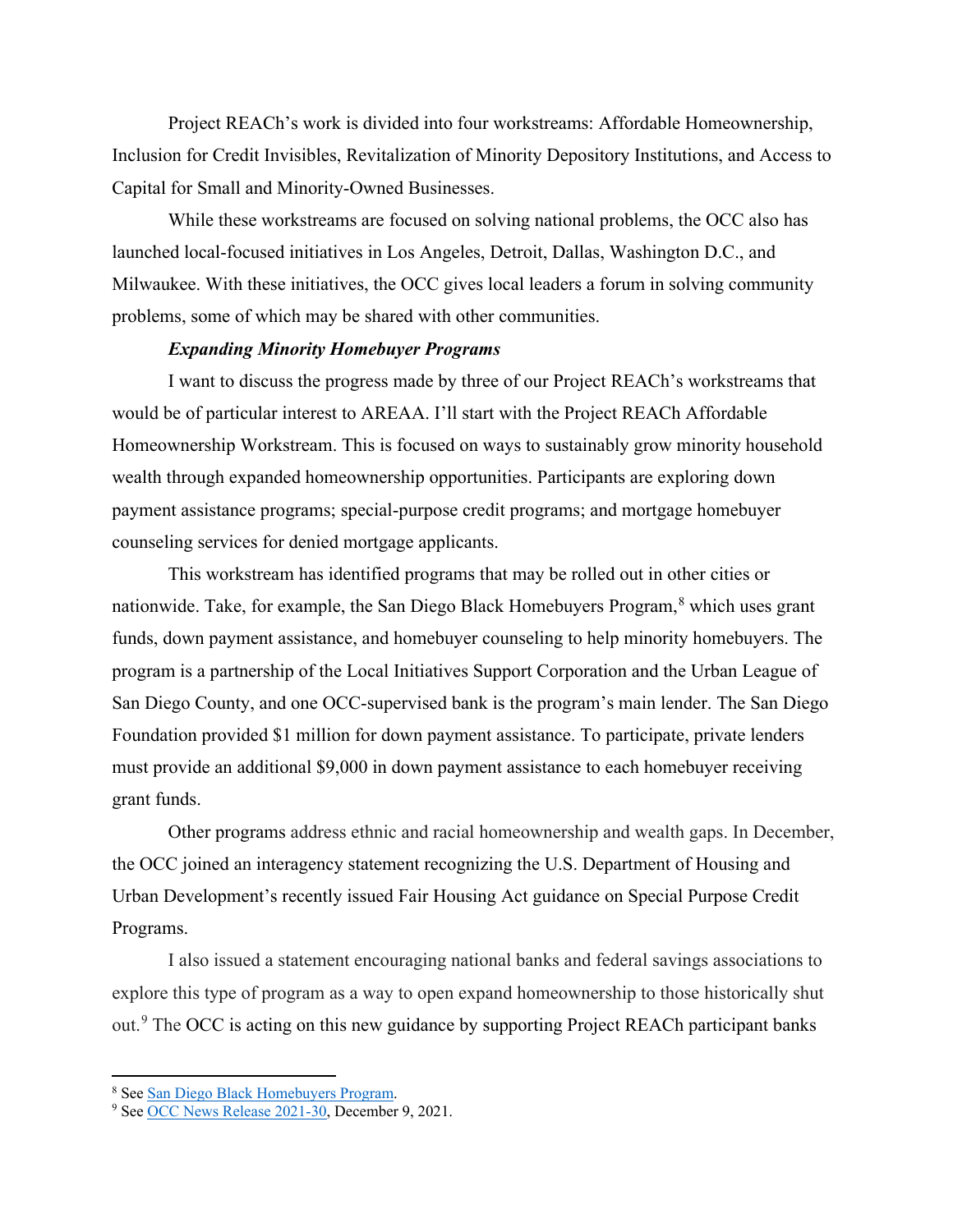interested in this type of program as a way to offer special terms on rates, down payments, and closing costs to minority home buyers and those living in minority communities who otherwise would not be eligible for credit on favorable terms under the bank's standard policies.

#### *Expanding Affordable Credit to Credit Invisibles*

Project REACh's Alternative Credit Scoring Utility Workstream is tackling a problem that keeps many Asian Americans and others who lack traditional credit scores from qualifying for home loans and other credit. This may include as many as 53 million adults who have thin credit files or no traditional credit scores. To help, this workstream is evaluating credit scoring models that use alternative credit data – such as on-time payments for rent, utilities, and other regular payments – to evaluate credit worthiness.

I'm pleased by progress made on this front. A Project REACh participant bank has launched a pilot using an alternative credit assessment utility for issuing credit cards or other small dollar products to people without a traditional credit file. Under this pilot, an alternative credit assessment utility integrates deposit account data in checking accounts and other alternative consumer data that has an understandable relationship to credit worthiness. [10](#page-4-0)

In addition, Fannie Mae, a Project REACh participant, will now consider rental repayment history in its mortgage underwriting analysis.<sup>[11](#page-4-1)</sup>

Together, these developments represent good news for your constituents and others who may be creditworthy but have been unable to pass traditional credit scoring tests.

#### *Revitalization of Minority Depository Institutions (MDIs)*

Finally, the Project REACh Minority Depository Institution Workstream is addressing the challenges MDIs have long faced in accessing capital and meeting the needs of their customers. The pandemic exacerbated the problem for MDIs and their customers. As you know, MDIs often serve economically challenged communities that may be traditionally underserved by other banks. Several Asian-owned MDIs are critical to the communities they serve.

Many banks in this workstream are now helping MDIs. Nearly two dozen large and midsize banks signed a pledge to strengthen MDIs with investment, technical assistance, business opportunities, executive training, and other resources. A number of large banks are

<span id="page-4-0"></span><sup>&</sup>lt;sup>10</sup> "See ["JP Morgan, Others Plan to Issue Credit Cars to People With No Credit Scores,](https://www.wsj.com/articles/jpmorgan-others-plan-to-issue-credit-cards-to-people-with-no-credit-scores-11620898206)" Wall Street Journal, May 13, 2021.

<span id="page-4-1"></span><sup>&</sup>lt;sup>11</sup> See ["Fannie Mae Introduces New Underwriting Innovation to Help More Renters Become Homeowners,](https://www.fanniemae.com/newsroom/fannie-mae-news/fannie-mae-introduces-new-underwriting-innovation-help-more-renters-become-homeowners)" News Release, August 11, 2021.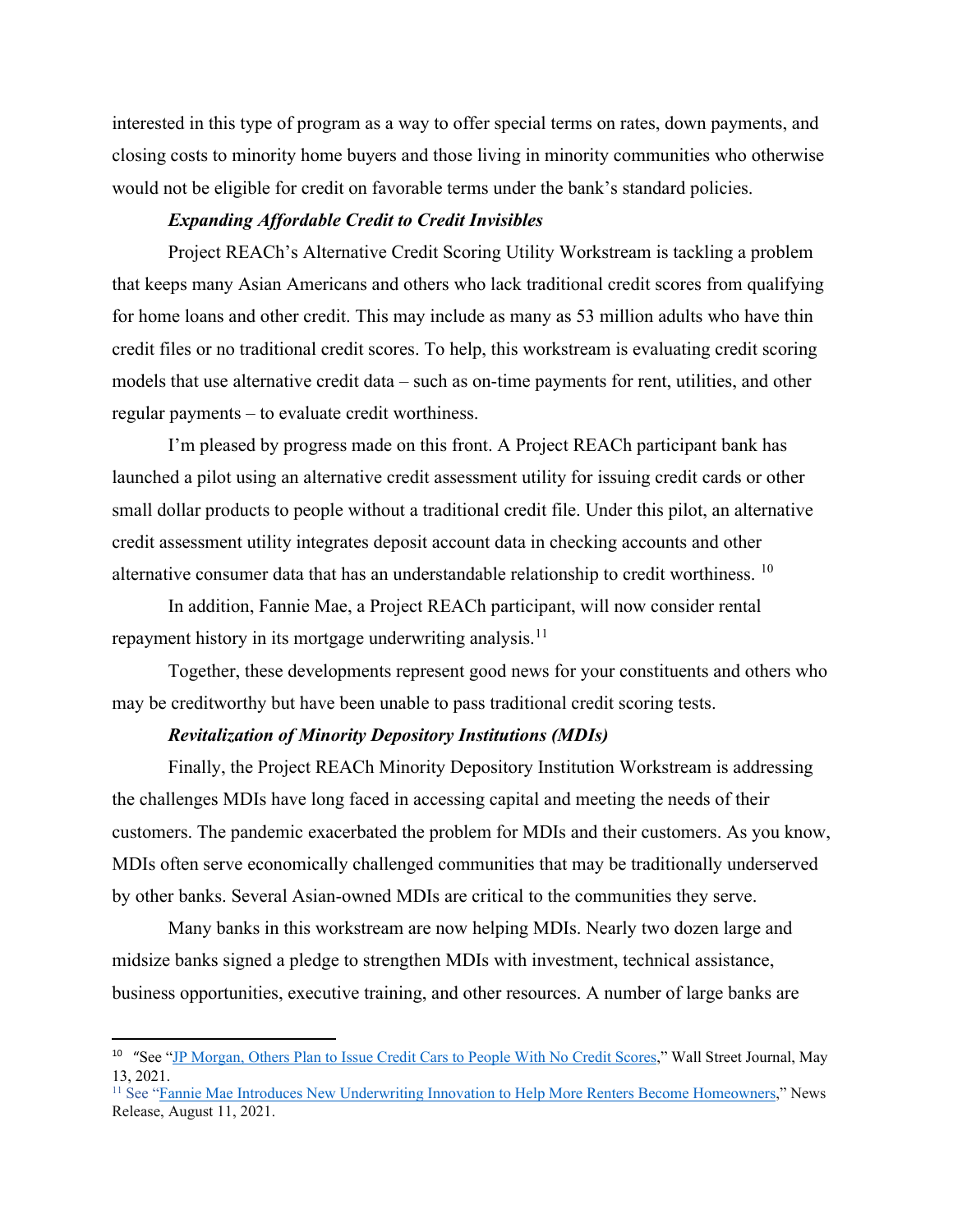providing ongoing support to MDI boards of directors; others have formed revenue-generating partnerships. These partnerships are helping MDIs and their minority communities.

# **Growth of Digital Assets**

Before closing, I'll briefly discuss the growing interest in cryptocurrency investments and other digital assets.

Wherever you look, someone seems to be promoting crypto investing as a way to get rich quick, or at least, as a way to accumulate long-term wealth. Recently, Fidelity Investments said it will allow certain retirement savers to hold Bitcoin in their  $401(k)$  accounts.<sup>[12](#page-5-0)</sup>

As a regulator, I'm concerned by the hype and the risk consumers face with this.

One survey found Asian, Black and Hispanic adults more likely than White adults to say they have ever invested in, traded, or used a cryptocurrency.<sup>[13](#page-5-1)</sup> Others suggest the cryptoowning population is younger, more financially vulnerable, and more diverse than the general population. Of all crypto owners, 70 percent were born after 1980 and 56 percent earn under \$50,000.<sup>[14](#page-5-2)</sup> Of underbanked consumers, 37 percent own cryptocurrency, compared to 12 percent of the unbanked, and 10 percent of the fully banked. [15](#page-5-3)

To help me understand these and other trends, in April, I hosted the first of what we're calling OCC Financial Health: Vital Signs discussions. Our first focused on minority ownership of cryptocurrencies, and my guests were two experts familiar with the interests and needs of minority communities. We discussed the need for regulators and banks to ensure that *all consumers* have access to the reliable financial information and education they need to evaluate whether cryptocurrency investments are appropriate for their own financial goals and wellbeing.

I firmly believe that better financial education and information will benefit all consumers and help reduce our nation's broad racial wealth gap.

<span id="page-5-0"></span><sup>&</sup>lt;sup>12</sup> ["Fidelity to Allow Retirement Savers to Put Bitcoin in 401\(k\) Accounts,](https://www.wsj.com/articles/fidelity-to-allow-retirement-savers-to-put-bitcoin-in-401-k-accounts-11650945661?mod=hp_lead_pos3)" April 25, 2022.

<span id="page-5-1"></span><sup>&</sup>lt;sup>13</sup> See "16% of Americans say they have ever invested in, traded or used cryptocurrency," Pew Research, November 11, 2021.

<span id="page-5-2"></span><sup>&</sup>lt;sup>14</sup> See "The State of Consumer Banking & Payments," Q1, 2022, Morning Consult.

<span id="page-5-3"></span><sup>&</sup>lt;sup>15</sup> See "Banking the Unbanked Requires Raising Trust and Awareness. For the Underbanked, Better Service Means Payments Innovation," Morning Consult, August 17, 2021.